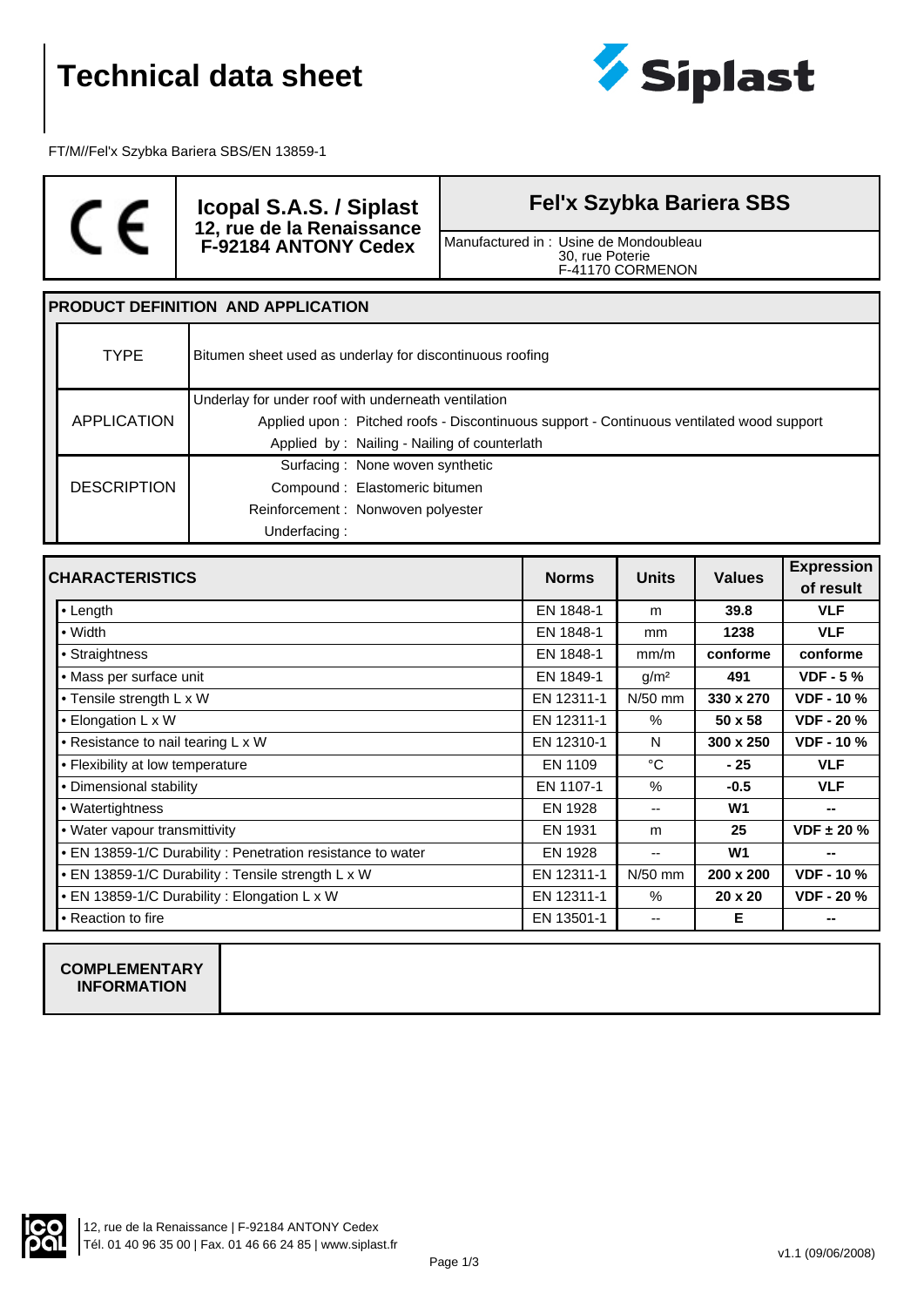# **Accompanying document**



DA/M//Fel'x Szybka Bariera SBS/EN 13859-1

# $\epsilon$

**Icopal S.A.S. / Siplast 12, rue de la Renaissance F-92184 ANTONY Cedex 07** EN 13859-1

**Fel'x Szybka Bariera SBS**

#### **PRODUCT DEFINITION AND APPLICATION**  $\Gamma$ Τ

|  | <b>TYPE</b>        | Bitumen sheet used as underlay for discontinuous roofing                                 |
|--|--------------------|------------------------------------------------------------------------------------------|
|  |                    | Underlay for under roof with underneath ventilation                                      |
|  | APPLICATION        | Applied upon: Pitched roofs - Discontinuous support - Continuous ventilated wood support |
|  |                    | Applied by: Nailing - Nailing of counterlath                                             |
|  |                    | Surfacing: None woven synthetic                                                          |
|  | <b>DESCRIPTION</b> | Compound: Elastomeric bitumen                                                            |
|  |                    | Reinforcement: Nonwoven polyester                                                        |
|  |                    | Underfacing:                                                                             |

| <b>CHARACTERISTICS</b>                                      | <b>Units</b>  | <b>Values</b>    |
|-------------------------------------------------------------|---------------|------------------|
| • Length                                                    | m             | 40.0             |
| $\bullet$ Width                                             | <sub>mm</sub> | 1250             |
| • Mass per surface unit                                     |               | 491              |
| • Tensile strength L x W                                    |               | 330 x 270        |
| • Elongation L x W                                          |               | $50 \times 58$   |
| • Resistance to nail tearing L x W                          |               | $300 \times 250$ |
| • Flexibility at low temperature                            |               | $-25$            |
| • Watertightness                                            |               | W <sub>1</sub>   |
| • Water vapour transmittivity                               |               | 25               |
| • EN 13859-1/C Durability : Penetration resistance to water | --            | W <sub>1</sub>   |
| • EN 13859-1/C Durability : Tensile strength L x W          | $N/50$ mm     | 200 x 200        |
| • EN 13859-1/C Durability: Elongation L x W                 | $\%$          | $20 \times 20$   |
| • Reaction to fire                                          | --            | E.               |
|                                                             |               |                  |

**COMPLEMENTARY INFORMATION**